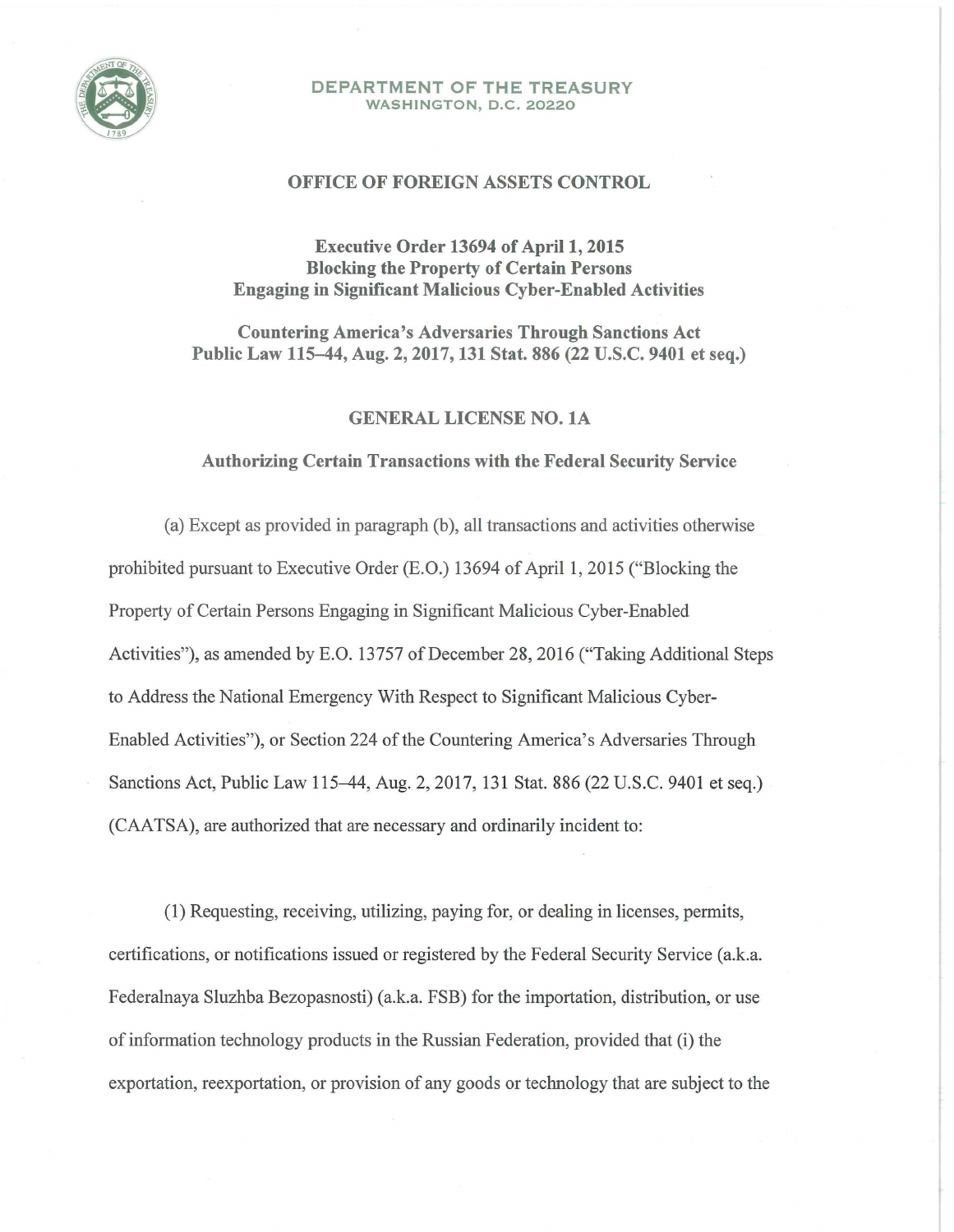Export Administration Regulations, 15 CFR parts 730 through 774, is licensed or otherwise authorized by the Department of Commerce and (ii) the payment of any fees to the Federal Security Service for such licenses, permits, certifications, or notifications does not exceed \$5,000 in any calendar year;

Note to paragraph  $(a)(1)$ : Except for the limited purposes described in paragraph (a)(l), this paragraph does not authorize the exportation, reexportation, or provision of goods or technology to or on behalf of the Federal Security Service.

(2) Complying with law enforcement or administrative actions or investigations involving the Federal Security Service; and

(3) Complying with rules and regulations administered by the Federal Security Service.

(b) This general license does not authorize:

(1) The exportation, reexportation, or provision of any goods, technology, or services to the Crimea region of Ukraine; or

(2) The transfer of any property or debiting of any account blocked pursuant to any E.O. or statute, or 31 CFR chapter V, or any transactions or dealings otherwise prohibited by any E.O. other than E.O. 13694 as amended by E.O. 13757, any section of CAATSA other than Section 224, or any other part of 31 CFR chapter V.